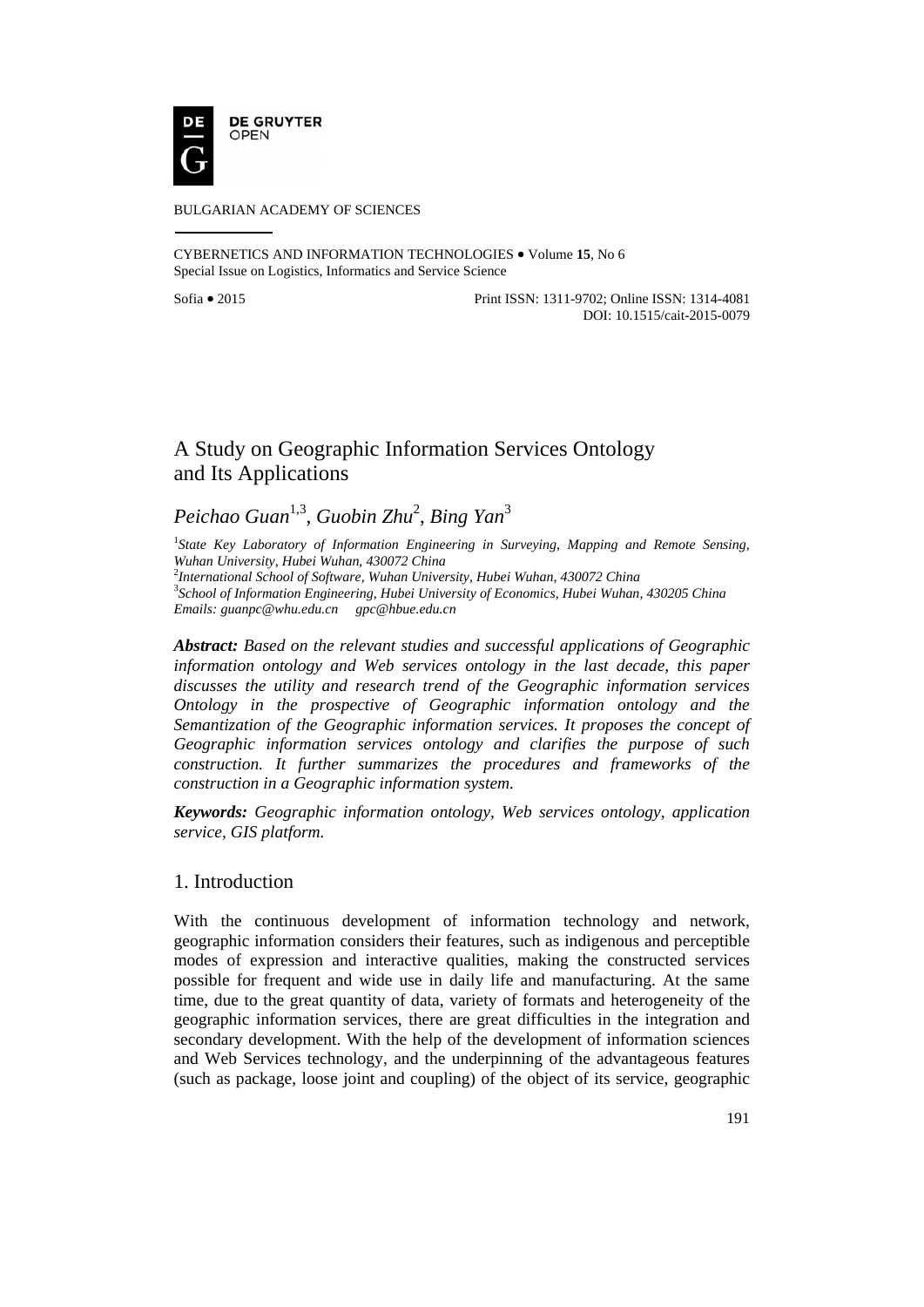information services have been in the last decade in transition from a closed, centralized and directional application model to a standardized Web services application model.

In the past few years, a large number of Web service-based geographic information services have been materialized in different platforms and applications. However, this brings forward the question how to render rapid and effective service matching and shared integration in an existing system, based on the individual geographic information services semantics and special requirements of the application. The traditional technology in Web services is based on a grammar, which lacks support of information semantics, resulting in low recall and precision. In order to make the geographic information services mutually operated on a semantic level, and to tackle the problem of heterogeneity in the semantics of geographic information services and the difficulty of integration, relevant studies and attempts on geographic information services ontology are conducted based on the current geographic information ontology and other relevant technologies of semantics. The paper outlines and elaborates the current development of geographic information ontology, expounds the research significance and trends of geographic information services ontology in the perspective of semantization of the geographic information services. It proposes methods and a framework of the application of geographic services ontology based on the current technologies on ontology and further verifies the framework by examples.

### 2. Geographic information ontology

In the perspective of the information sciences, ontology is generally viewed as "a normative description of a certain conceptualized system" [1]. Since 1990-ies, relevant concepts of ontology have gradually been introduced into geosciences. For instance. Nunes [2] first points out that the first step towards establishing a geographic information system is to provide systematic organization and normative description of the geographic entities, their properties and relations. The introduction of ontology to geosciences begins with the study of  $E \varrho e$  n h of  $e \varrho$  and M a r k [3]. on geography, which lists ontology as a top priority of all related studies in order to build a popularized, intelligent geographic information system. Afterwards, F r a n k [4] has studied the basic ontology in spatial database, pointing out that the utilization of ontology in geography helps to avoid the inconsistency of concepts in traditional systems. Harvey  $[5]$  introduces methods of semantics ontology in the design of a geographic information system and points out that it is efficient in overcoming the semantic differences in geography;  $V$  is s e r et al. [6] provide an overview of formalized ontology in geographic information and its application in processing the information, in addition to comparing the extent of formalization of different ontology languages and briefly describes an agency-based framework for an intelligent information retrieval. In the context of gradual application of ontology to various fields of studies on geographic information, the concept of Geo-Ontology was first put forward at the Geographic Information Science Conference, held in the UK in September 2002. This conference defines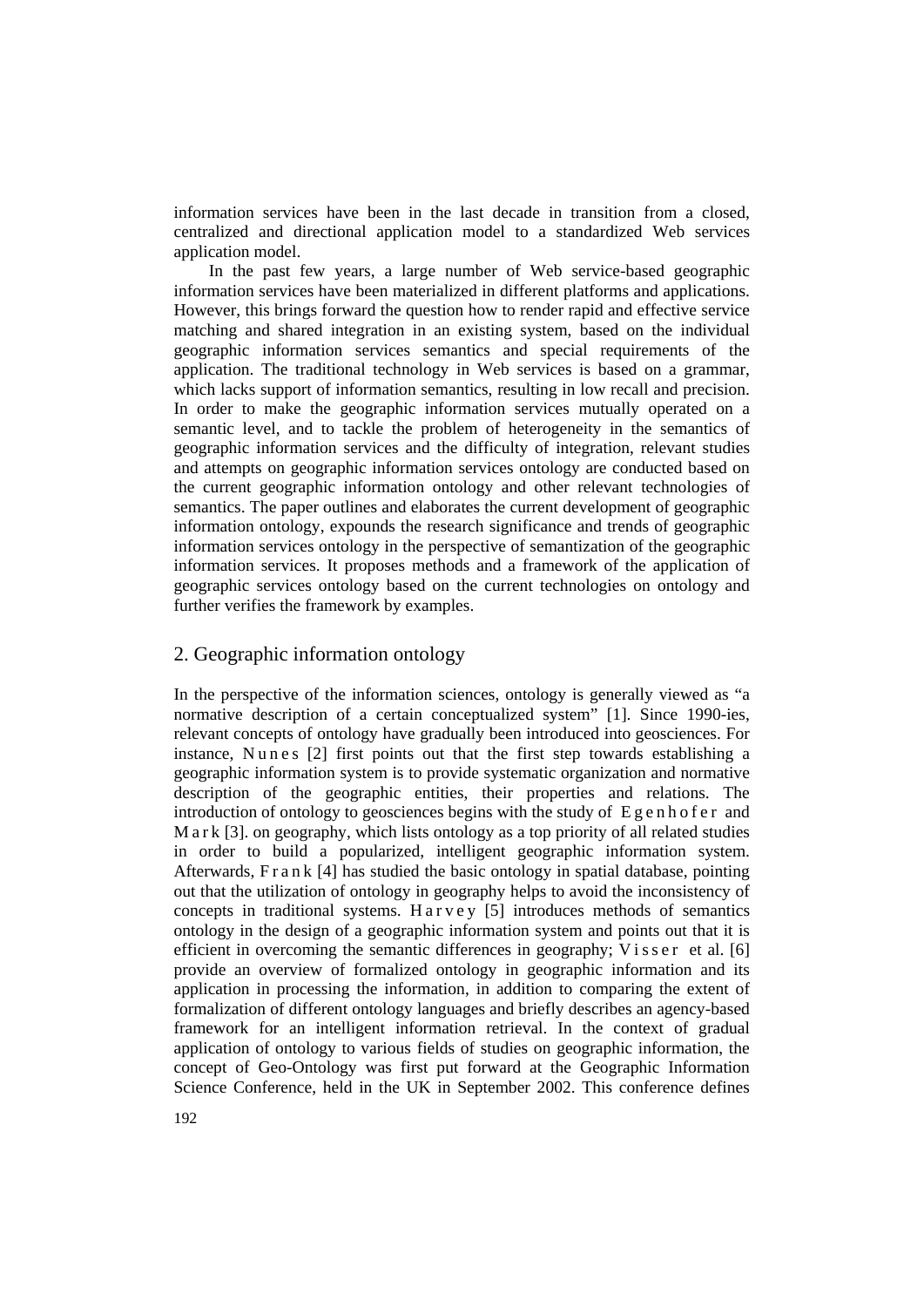geographic ontology as study of the detailed connotation and relations on different levels and application fields of the concepts of geographic spatial information, and provides a semantic identity for the concept.

In the recent decade, after the concept of geographic ontology was put forward, geographic ontology was reliant upon the continuous development of information science. Therefore, there was little difference between Geographic Information Ontology and Geo-Ontology. Ontology-based studies of geographic information have been attracting wide academic interest. A number of scholars and academic societies have produced studies with positive results. For instance, Dr. Cu i W e i [7] studies semantic integration and interoperability in an ontologybased geographic information system. A b d e l m o t y et al. [8] cover the key role of geographic ontology in the development of a spatial sensor search engine and evaluates the expression of geographic ontology and its inferential capability through the Geography Markup Language (GML) and Web Ontology Language (OWL). Dr Huang Maojun proposes an exact meaning of ontology in the geographic information science and explains the significance of building geographic ontology. In [9] He focuses his study on the ontology-based improvement of mapping services; H e s s and I o c h p e [10] put forwards a set of methods to construct ontology using geographic ontology theory and reverse engineering, which is aimed at addressing the homogeneity of semantic granularity in ontology-based description. With the purpose of tackling the structural differences in data in the process of data integration and semantic nonhomogeneity, K h e l i f a and M i m o u n  $[11]$  study the similarity in different ontologies and use the measure of the degree of similarity in the output of semantics to reflect the semantic relations in two geographic concepts. O n c h a g a et al.  $[12]$ construct a set of systems and a framework which is used to evaluate the geographic information services. Liu Wei [13] makes attempts to build a geographic ontology database that corresponds to the description of spatial data services, and successfully realizes the discovery and integration of spatial data services. G e W e n [14] makes studies on ontology-based semantics and the supporting rules of geographic information services discovery; he analyzes the norms, methods and tools of building geographic information ontology in addition to the composition of logics and methods of integration in geographic information ontology.

In general, some recent researches on geographic information ontology still stay at the theoretical stage. The research field focuses on several aspects, including the formal representation and modelling of geographic ontology, the semantic integration of heterogeneous geographic data, and the discovery and retrieval of the geographic data. These types of researches mainly concentrate on the semantic features of the geographical attributes. The purpose is to establish a hierarchy relationship between the geographic semantics, which clarifies various semantic relations, such as inclusion, equality, intersection and disjoint. It lays the foundation for the integration, retrieval and interoperation of geographic information.

Another trend of the researches is directed towards applications in a specific geographic information system environment, which aims at constructing geographic information ontology in specific areas with the use of specific semantic technology.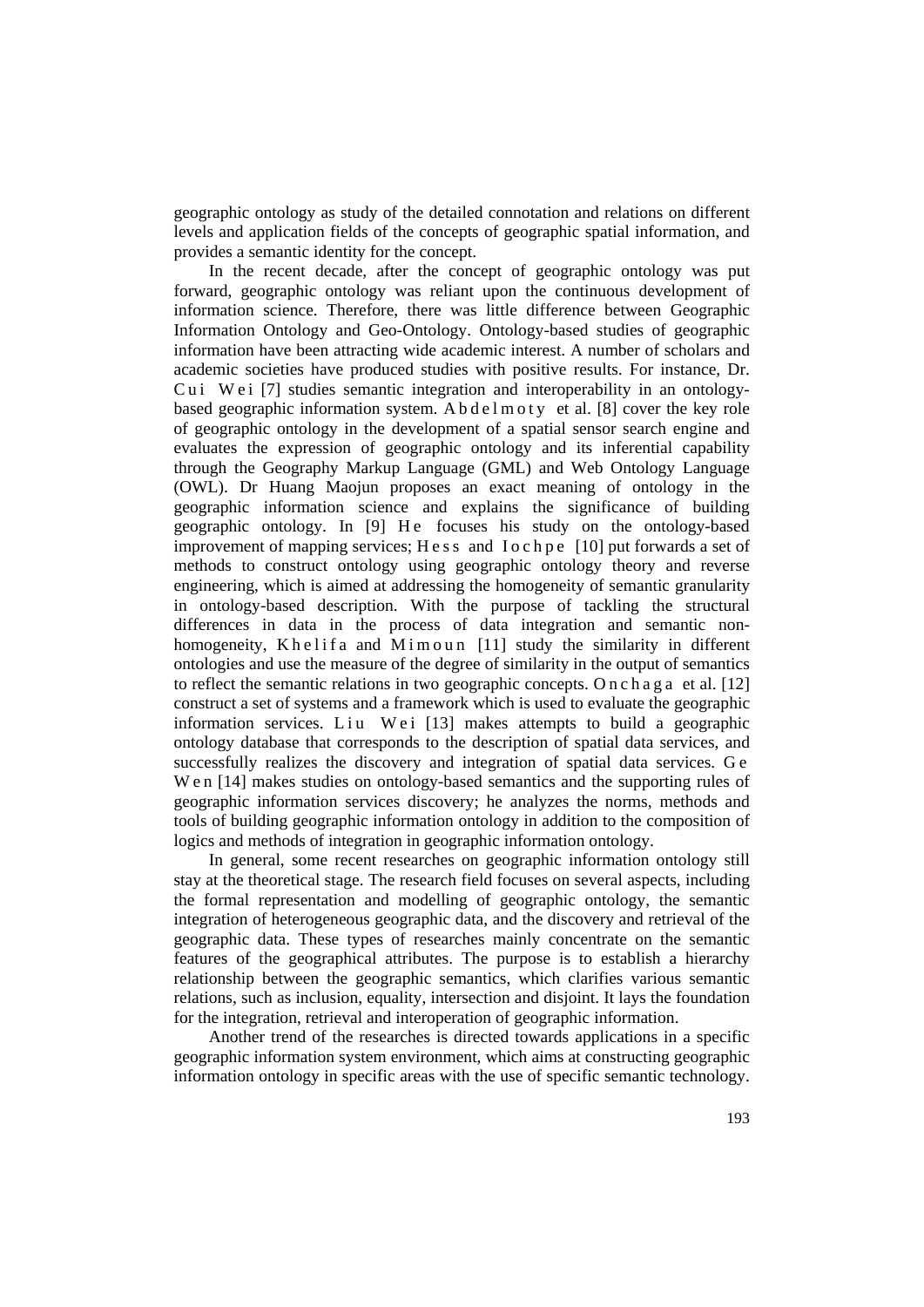It provides solutions to the problems in traditional construction, classification and retrieval of the geographic entities. This kind of researches is also one of the potential directions to break-through the current research of geographic information ontology. Its basic methodology is the migration of the application of ontology in information science towards geographic information science.

# 3. Semantization of the Web services and geographic information services ontology

Since there is a variety of fields in geosciences and complex classifications on different levels of granularity, the current researches of application only deal with the semantic expression of the geographic information in a specific field or ontology-based retrieval in a particular application environment. In recent years, the release and sharing of various types of information have adopted relevant standards based on the continuous improvement of Web services technology. Researches on semantization and ontology which were built upon the standard Web services technology, are developing correspondingly. Researches on ontology based on Web geographic information services will be an important research field in the subject of Geographic Information Ontology.

#### 3.1. Semantization of the Web services

A traditional Web service could be seen as Internet application, with low coupling and independent from the platform. Through an open XML markup language, the service describes, releases, discovers, coordinates and allocates these applications. It is used for developing interoperable applications in heterogeneous Internet environments. The construction and release of the current standard Web services are connected with the construction of XML-based Web Services Description Language (WSDL). The current service conducts the registration and release through Universal Description Discovery and Integration (UDDI), for the purpose of unifying the automation of the applications in Internet. The current standard has advantages in using a grammatically accurate language to describe the dispatch of services. It has a high degree of automation in the expected dispatch of modes, the order and the type of parameters used for a dispatch of the operations. In addition, the technology of Web services retrieval based on key words is already mature. The drawback of the service which is based on WSDL norms is the lack of consideration of the semantics in the description of a service. It results in loss of information regarding the meaning of a service, and a relatively low rate of recall and precision. Facing the need of semantization of Web services and the problems arising from the practical applications, a large number of studies has been dedicated to this area in the past decade. M a x i m i l i e n and  $S$  in g h [15] have proposed a dynamic framework for Web Services retrieval based on the technology of ontology. Ben s a b e r and M a l k i  $[16]$  have proposed the use of a model driven approach to construct semantics in Web services. In [17] Dr Zeng Cheng constructs an interoperable framework for the registration and management of the Web service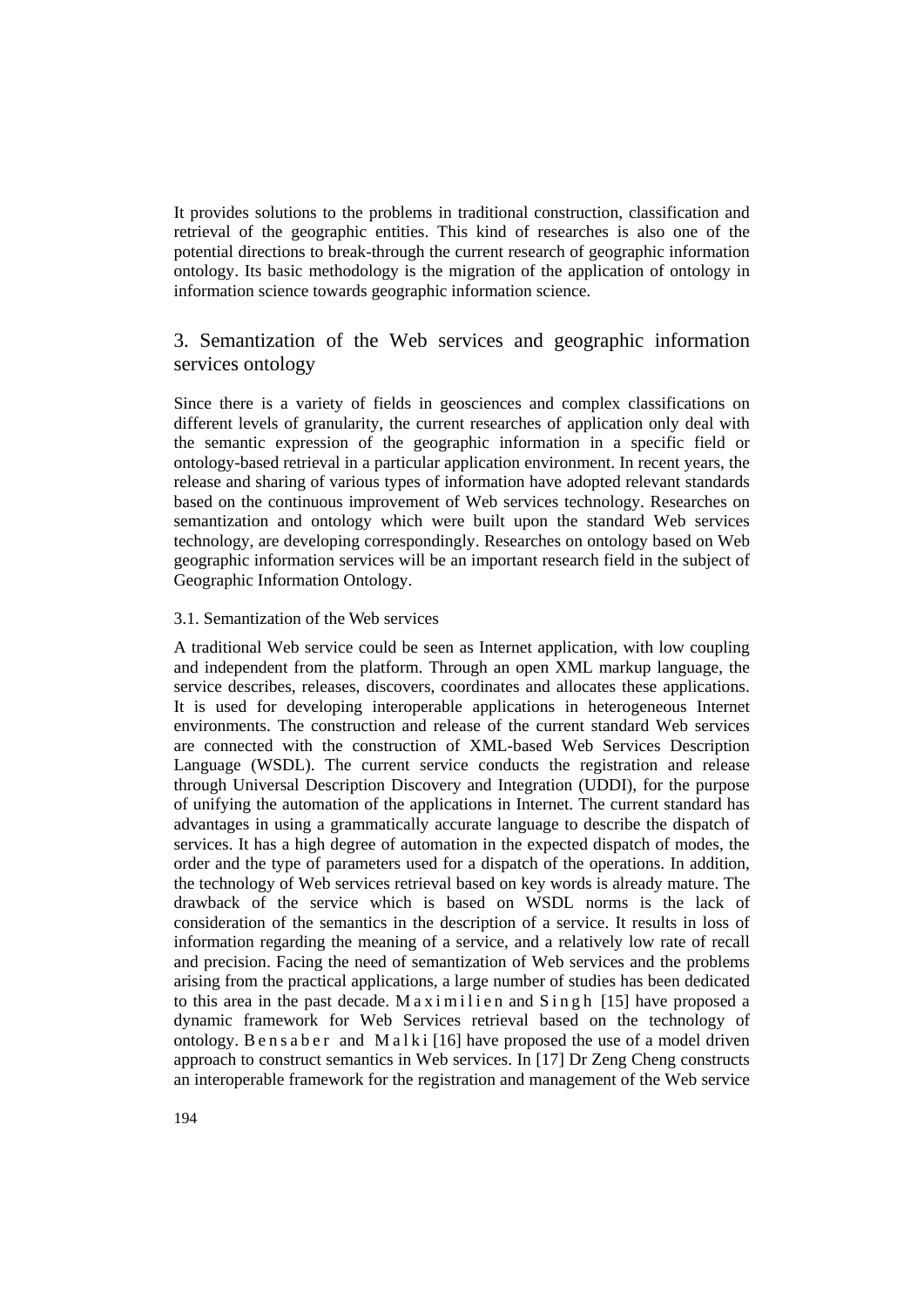[16] in his dissertation which provides a summary of the interoperability of two types of semantics in Web services [17]. In [18] Dr Wang Hui puts forward a method for automatic labeling of the Web services and proves that it could remarkably enhance the accuracy of labeling and further proposes an ontologybased method of mining the relationships in Web services.

The relevant studies above presented show that the current methodology of studying the semantization of Web services is built upon the existing information technology and the realization of a series of automatic operations through the discovery of semantics in Web services in Internet environment. The methodology can be divided into two different approaches. The first approach is to add semantic descriptions to the current grammatically-based Web service description, labeling the semantics of the Web services described in documents through the upward compatibility of WSDL. Generally, this can be realized through standardized and extendible WSDL elements and attributes. The representative of this slight improvement in the semantic approach is the project norm of WSDL-S (WSDL-Semantics), which is made by W3C. The second approach is to build an ontology framework of Web services from the perspective of the current technology of semantic ontology, as shown by the Semantic Web Services Framework SWSF released by W3C. The framework combines Semantic Web Services Language SWSL with Semantic Web Services Ontology SWSO, providing a process-oriented model. Apart from the above mentioned approaches, the OWL-S OWL-based Web service ontology is proposed on the basis of extension of the standard of Web Ontology Language OWL. It is used for semantic information and related operations of describing the Web services and has been accepted by many overseas researchers [19-22]. In the light of continuity of the technology, the first approach of semantization of the Web services is easier and faster to realize. However, given the diversification of the specific geographic information services and the modularity of the system, it is more reasonable to build independent databases for semantic ontology of the Web services.

#### 3.2. Geographic information services ontology

In another aspect, the purpose of the construction of a geographic information system is to organically integrate all data sources (including spatial and non-spatial data), which are geographically distributed, self-governed and heterogeneous. The system enables the customers to gain transparent access to any spatial data, and the functions and techniques required to handle this data. It provides the most useful information to the end-users in a quick manner through two major forms: data service and function service. Compared to the Web services in information science, the geographic information service has also independent standardization systems. The main system is put forward by TC 211 affiliated with ISO (International Organization for Standardization) in ISO19119, defining the concept, classification and service framework of a geographic information service. It divides the various kinds of services in a geographic information domain into six categories: human interaction services, model/information management services, workflow/task services, processing services, communication services, and system management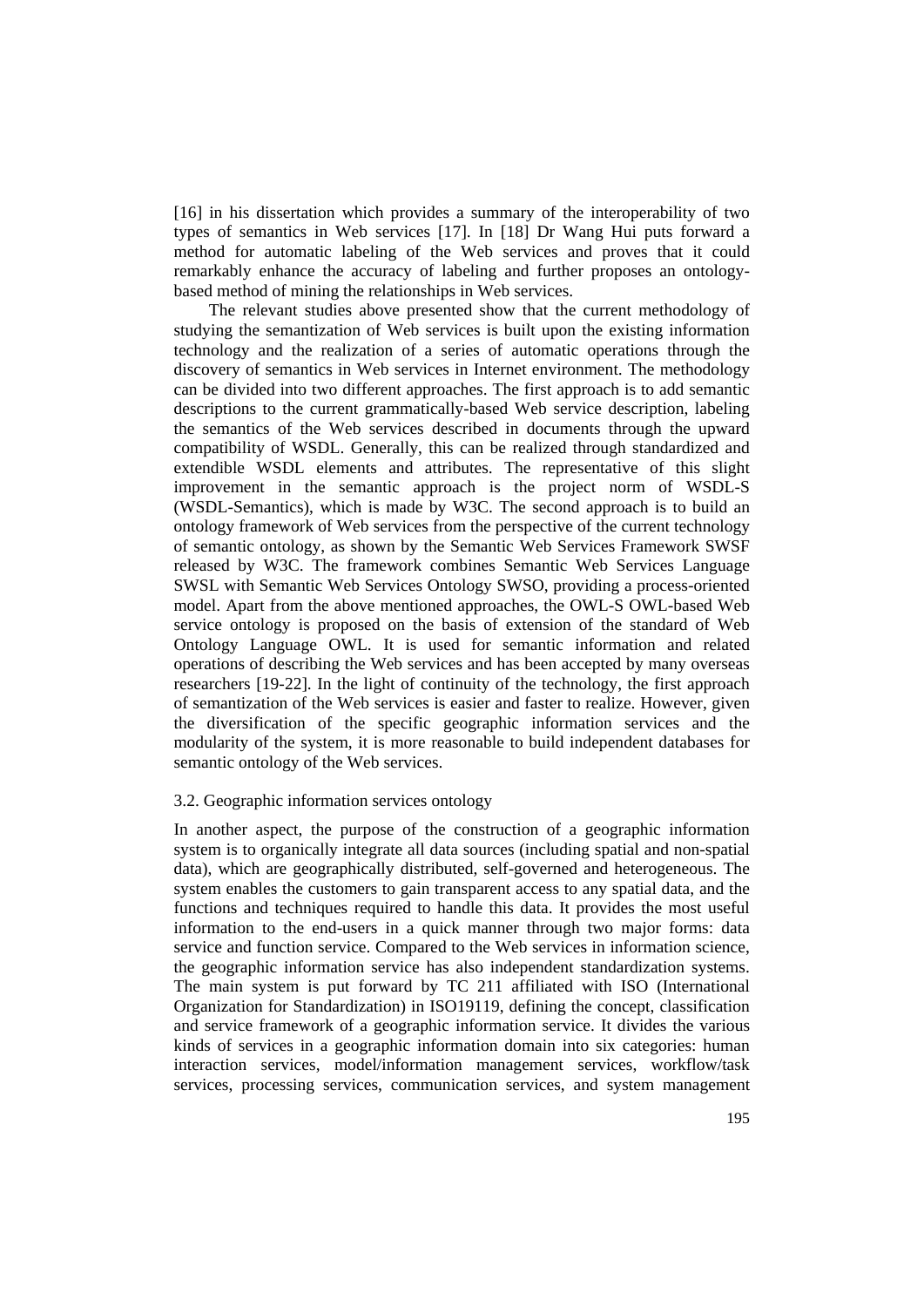services. The Open Geospatial Consortium OGC divides the categories of geographic information services more specifically, it puts forward as well a series of abstract standards and regulations, and defines the framework and interoperability protocol for OpenGIS Web Service (OWS). According to the existing realization and application of the above-mentioned geographic information service standards and protocols, the main information technologies that they rely on are still UDDI and WSDL in the current Web service environment. That is to say, the mainstream information presentation of the geographic information service is still realized by the syntactic structures in regulations. Therefore, the difficulties of heterogeneity in the information format, semantic multiplicity and lack of information relations are still general among the realization and integration of an enormous amount of geographic information services. In order to make the servers distributed in the network organize the services more automatically and efficiently, the factor of service semantics must be taken into consideration.

We opine that with the development of Web services semantization, we could introduce the concept and technology of Web Services Ontology into geographic information services, so that we can make use of the rich semantics and extensive relations of ontology, therefore solve the above problems and improve the quality of the geographic information services in the future. Web service ontology is the basis for semantization of the Web services. Introducing ontology into the service matching process, unlike the simple keyword-based matching algorithm, will certainly significantly improve the service matching precision and recall level. The service ontology, achieving automation of the service, provides also the semantic model shared by the applications, so that this enables the service to be interoperated at a semantic level. For example, in the study of the existing geographic information ontology system, K o l a s, H e b e l e r and D e a n [23] considered geographic information services ontology as one of the five main types of geographic ontologies under the geospatial semantic Web, and they believed its purpose is to make the knowledge base identify and implement the registered geo-spatial information service. Besides, in the specific area of geographic information services applications, such as in references [24-26], the issue of how to apply the service ontology technology in a simple geographic service, such as discovery and retrieval has been proposed. However, there is no systematic summary of the geographic information service ontology in terms of its concept, characteristics and applications. As it can be seen, although there are less application cases of the existing ontology technology, the basic application model of geographic information service ontology has made some progress, and it has a certain value and prospects in the geographic information services field. However, it is worth studying how to target the characteristics of the geographic information service itself, build its own Web service ontology framework and conduct a rational application.

In summary, as shown in Fig. 1, starting from the two perspectives of ontology and the service, we believe that geographic information service ontology is the combination product derived from the geographic information ontology and semantics in Web services, and it is an important component of the geographic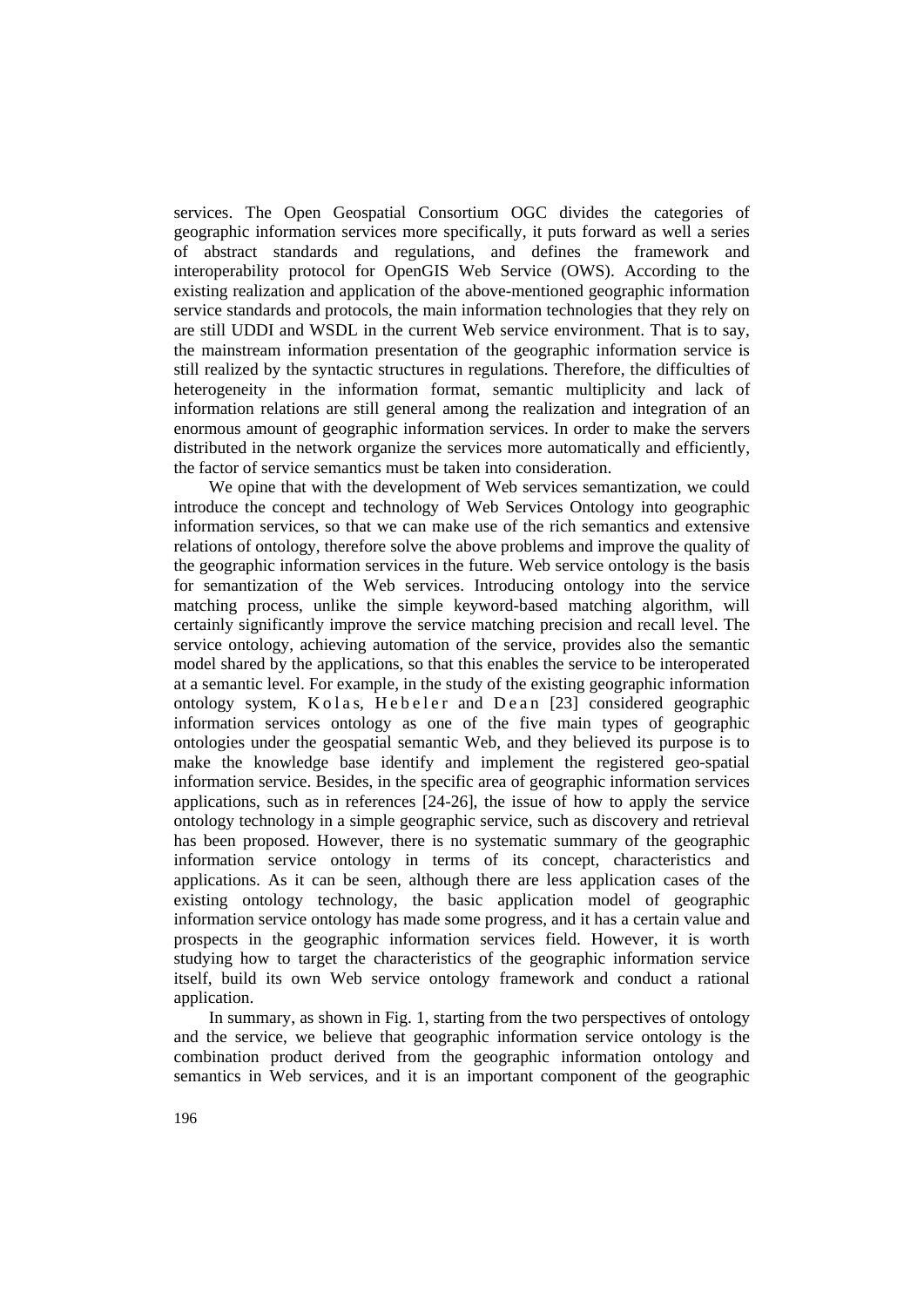information service ontology system. In this paper we define the geographic information service ontology as "Based on the specific geographic information service system and syntax description, making specification for the detailed semantic characteristic of the geographic information and its interoperation." The direct application objects of the geographic information service ontology are the enormous amount of the geographic information services which are within a specific range, related to each other, and require semantic description. The aim of constructing the ontology is to complement the necessary semantic information to the existing geographic information services, so that the services can receive a more accurate description, thus to address issues caused by the semantic ambiguity and understanding ambiguity during the geographic information services integration application process, and further enable the rational and efficient use of the geographic information service.



Fig. 1. Development of the geographic information ontology

### 4. Geographic information service ontology construction process and application framework

From the concept, application objects and construction purpose of the geographic information services ontology summarized above, we can see that the geographic information services ontology mainly serve in a certain scale, the integrated application environment of the geographic information services, and thus enhance the semantic characteristics of the service ontology. For example, Changzhou Hightech Zone, based on the SOA framework, has initially established a regional level spatial information services and an information sharing service platform (Fig. 2, left). In order to improve the precision in service inquiries and service combination utilization, the description can be adjusted according to the actual needs of the platform in the project (Fig. 2, right). Based on the characteristics of the geographic information services, a reasonable geographic information service ontology database can be established and applied in the sub-modules of the platform backstage.

According to the requirements, geographic information service ontology support can be added to extend the following modules: the *ServiceProvider* module can take advantage of the standardized semantic description of the geographic service, and using the additional geographic service ontology extraction tool in the *ProvideService* module to conduct semantic registry for the existing geographic information services; the *RequestService* module provides a variety of geographic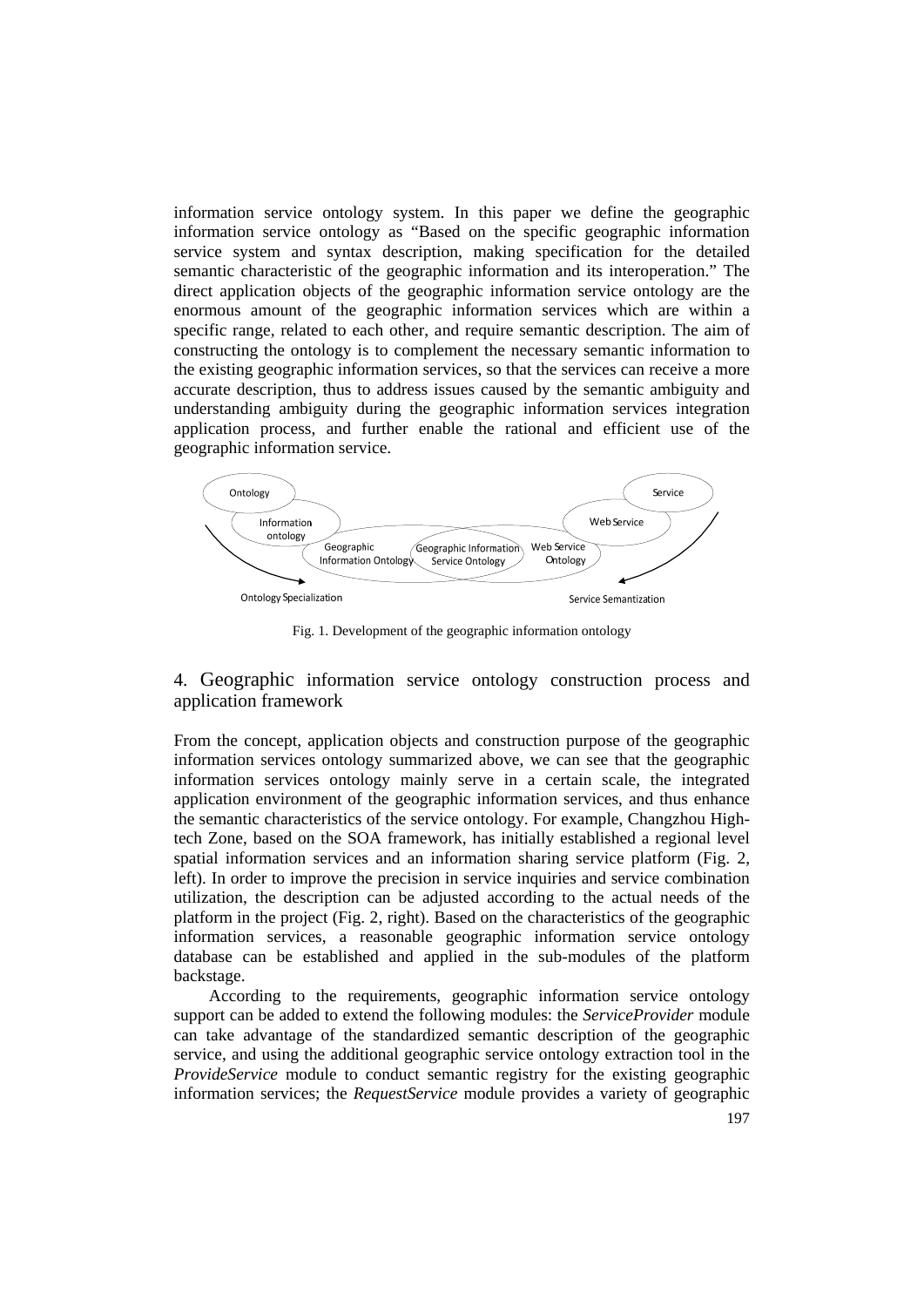information service ontology database interfaces to the ServiceUser module, which will improve the query efficiency and accuracy of the geographic information service, and enable the *ServiceUser* to logically select various types of geographic information services and construct the OperateServiceProcess module. Overall, all the relevant requirements can be categorized into two questions: how to construct the geographic information service ontology and how to utilize it.



Fig. 2. GIS Platform and its requirements specification

#### 4.1. Geographic information service ontology construction process

To build the geographic information services ontology is to solve the problem of how to generate geographic information service ontology. According to the research and analysis on the semantization of a Web service and the characteristics of the geographic information services in the second part of this paper, we think that in order to build the ontology in a mature geographic information service system, it is more likely to adopt the way of building independent ontology databases. In this way, not only the continuity and availability of the existing geographic information services can be guaranteed, but it can also realize low coupling of the additional semantic modules and existing system modules, therefore to facilitate the project implementation. In addition, the construction of a new geographic information service integrated application can also adopt the ontology database construction approach, and then conduct further modularization. To be specific, based on the actual situation, the process can be carried out in three steps as follows.

The first one is to determine the necessary concept of geographic information services, which can be determined based on the actual situation, using ISO19119 or OWS subsets to summarize or customize the geographic information service hierarchy structure at all levels according to the actual needs, characteristics of the field, and features of the software in use. For example, in a regional level platform environment like Changzhou High-tech Zone, the structure of a geographic information service can be defined as: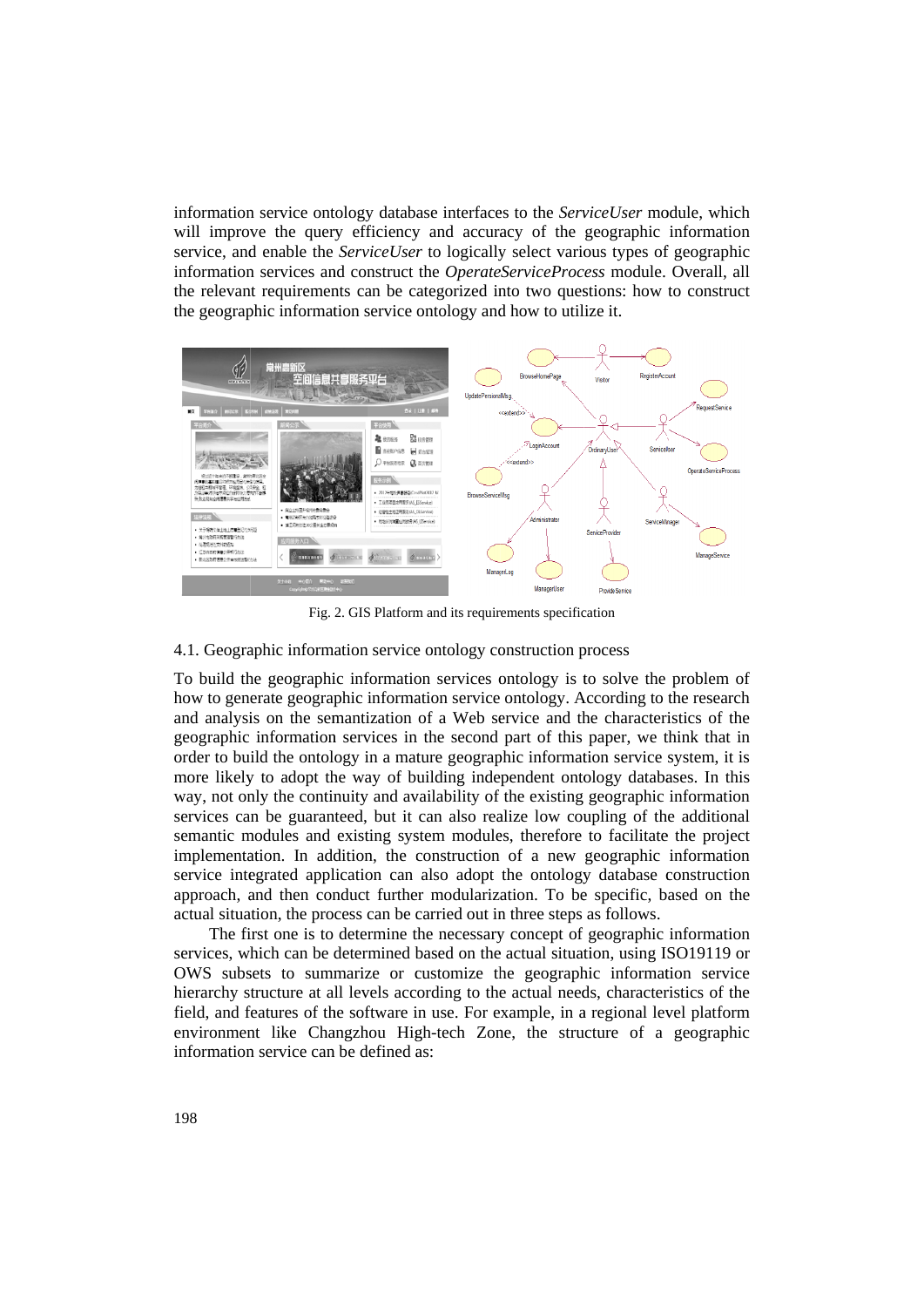a) Map atomic services, a map service that is published directly on ArcGIS Server. The services can be divided into two major categories – basic space and thematic space (Fig. 4, left).

b) Map extended services, named to the beginning "ES", based on two types of atoms services. Through the standard Web services of GP or Java ADF extension development, various types of a service can be supported, such as the service process, application service, and other platform-related attribute information services which are provided by some specific business sectors.

c) Geographic information application service, named to the beginning "AS", is a system-level application developed for specific geographical information services. It has a separate entrance page for users to directly log in, use and share unified authentication of the platform, and meanwhile it also provides a standard Web service interface for other services (Fig. 4, right).



Fig. 3. Geographic information service ontology construction process

| E<br>ĸ.                                                           | $\begin{array}{c c c c c} \hline \multicolumn{3}{c }{\mathbf{L}} & \multicolumn{3}{c }{\mathbf{L}} & \multicolumn{3}{c }{\mathbf{L}} & \multicolumn{3}{c }{\mathbf{L}} & \multicolumn{3}{c }{\mathbf{L}} & \multicolumn{3}{c }{\mathbf{L}} & \multicolumn{3}{c }{\mathbf{L}} & \multicolumn{3}{c }{\mathbf{L}} & \multicolumn{3}{c }{\mathbf{L}} & \multicolumn{3}{c }{\mathbf{L}} & \multicolumn{3}{c }{\mathbf{L}} & \multicolumn{3}{c }{\mathbf{L$ |                  |              |                                        |              |              |      |                  |                         |
|-------------------------------------------------------------------|-------------------------------------------------------------------------------------------------------------------------------------------------------------------------------------------------------------------------------------------------------------------------------------------------------------------------------------------------------------------------------------------------------------------------------------------------------|------------------|--------------|----------------------------------------|--------------|--------------|------|------------------|-------------------------|
| 192.168.48.110:8399/arcqis/rest/services<br>C<br>$\leftarrow$ $-$ | $h \otimes \equiv$                                                                                                                                                                                                                                                                                                                                                                                                                                    |                  |              | 常州高新区<br>GF                            |              |              |      |                  |                         |
| <b>ArcGIS Services Directory</b>                                  |                                                                                                                                                                                                                                                                                                                                                                                                                                                       |                  |              | 空间信息共享服务平台<br><b>NEW &amp; HI-TECH</b> |              |              |      |                  |                         |
| <b>I Experient</b>                                                | Help   API teference                                                                                                                                                                                                                                                                                                                                                                                                                                  |                  |              |                                        |              |              |      |                  |                         |
|                                                                   |                                                                                                                                                                                                                                                                                                                                                                                                                                                       |                  |              |                                        |              |              |      |                  |                         |
| Folder: /                                                         |                                                                                                                                                                                                                                                                                                                                                                                                                                                       |                  | <b>HEMES</b> | 发布的同分<br>中華市的設置<br>取締役の内               |              |              |      |                  | ■建筑数据6-1 建阿首奥   温用   邮件 |
| Current Version: 10.0                                             |                                                                                                                                                                                                                                                                                                                                                                                                                                                       |                  | 中で           | 服务名                                    | 配色状态         | 服务介绍         | 服务相节 | 师止股务申请           | 发布日期                    |
| View Footprints In: Google Earth                                  |                                                                                                                                                                                                                                                                                                                                                                                                                                                       | 我的影響             | I.           | 京連は歴化の服务(AS MBService)                 | \$550        | 企图           | 设置   | ○上級の中的           | 2014/12/24法官            |
| Services:                                                         |                                                                                                                                                                                                                                                                                                                                                                                                                                                       |                  |              | 事理#\$图1221/basemap1221 MadServer)      | 运行中          | 介绍           | 温节   | 集上設备事業           | 2014/12/15 米石           |
|                                                                   |                                                                                                                                                                                                                                                                                                                                                                                                                                                       | 11:8507          | R            | FEBRAH (TRIMATES ASSOCIATE)            | 854          | 介绍           | 通行   | 停止脱分十两           | 2014/12/15 **           |
| · airimage1116 (MapServer)<br>· basemap1221 (MapServer)           |                                                                                                                                                                                                                                                                                                                                                                                                                                                       |                  | 4            | 基地地面521ibasemap521 MapServer)          | 运行中          | 介绍           | 烟节   | 带上服务事情           | 2014/12/13法定            |
| · basemap521 (MapServer)                                          |                                                                                                                                                                                                                                                                                                                                                                                                                                                       | <b>ESSER</b>     | 5            | 地名地址服务(ES NASenice)                    | 运行中          | 介绍           | 设置   | 常上服务事情           | 2014/12/13 米布           |
| - CzndPlot2012 (MapServer)<br>· CzndPlot2013 (MapServer)          |                                                                                                                                                                                                                                                                                                                                                                                                                                                       |                  | r.           | 常用高新区用电流光发压器旁(AS_LIService)            | 804          | 血塩           | 湖区   | 通上総合主義           | 2014/12/13 #6:          |
| · czquervkp (MapServer)                                           |                                                                                                                                                                                                                                                                                                                                                                                                                                                       |                  |              | 常州高新区经营性土地企用较分(AS CLService)           | 运行中          | 介绍           | 师节   | 停止服务丰青<br>公正認めます | 2014/12/13:896          |
| · czguerylibasemap (MapServer)                                    |                                                                                                                                                                                                                                                                                                                                                                                                                                                       | 100110           |              | 常州に創区工业同期日定用股为(AS_ESService)           | 581          | 介绍           | 湿地   |                  | 2014/12/13法定            |
| · czquerymap1214 (MapServer)<br>· szquervelomap (MapServer)       |                                                                                                                                                                                                                                                                                                                                                                                                                                                       |                  |              |                                        |              |              |      |                  |                         |
| · Geometry (GeometryServer)                                       |                                                                                                                                                                                                                                                                                                                                                                                                                                                       | 首の電話             |              |                                        |              |              |      |                  |                         |
| · libycomer (ManServer)                                           |                                                                                                                                                                                                                                                                                                                                                                                                                                                       |                  |              |                                        |              |              |      |                  |                         |
| · map2012 (MapServer)<br>· MS AS (MapServer)                      |                                                                                                                                                                                                                                                                                                                                                                                                                                                       | <b>SHOW YOUR</b> |              |                                        |              |              |      |                  |                         |
| . MS NA (MapServer)                                               |                                                                                                                                                                                                                                                                                                                                                                                                                                                       |                  |              |                                        |              |              |      |                  |                         |
| · plpmap (MapServer)                                              |                                                                                                                                                                                                                                                                                                                                                                                                                                                       |                  |              |                                        |              |              |      |                  |                         |
| · overviewmap1116 (MapServer)<br>· planimage (MapServer)          |                                                                                                                                                                                                                                                                                                                                                                                                                                                       |                  |              |                                        |              |              |      |                  |                         |
| · ServicePlot (MapServer)                                         |                                                                                                                                                                                                                                                                                                                                                                                                                                                       |                  |              |                                        |              |              |      |                  |                         |
| · SPlotMsg (MapServer)                                            |                                                                                                                                                                                                                                                                                                                                                                                                                                                       |                  |              | 中的定案部列                                 |              |              |      |                  |                         |
| . SPlotMsg1 (MapServer)                                           |                                                                                                                                                                                                                                                                                                                                                                                                                                                       |                  |              |                                        |              |              |      |                  |                         |
| Supported Interfaces: REST SOAP Sitemap Geo Sitemap               |                                                                                                                                                                                                                                                                                                                                                                                                                                                       |                  |              | *T#as<br>中心能介                          | <b>RANKS</b> | <b>KS501</b> |      |                  |                         |

Fig. 4. Atomic service, extended service and application service under a GIS platform

The second step is to conduct semantic description of the geographic information services and inter-service relations, and provide standardized text description based on the basic geographic information standards and related specifications in the actual application. In addition, if the practical application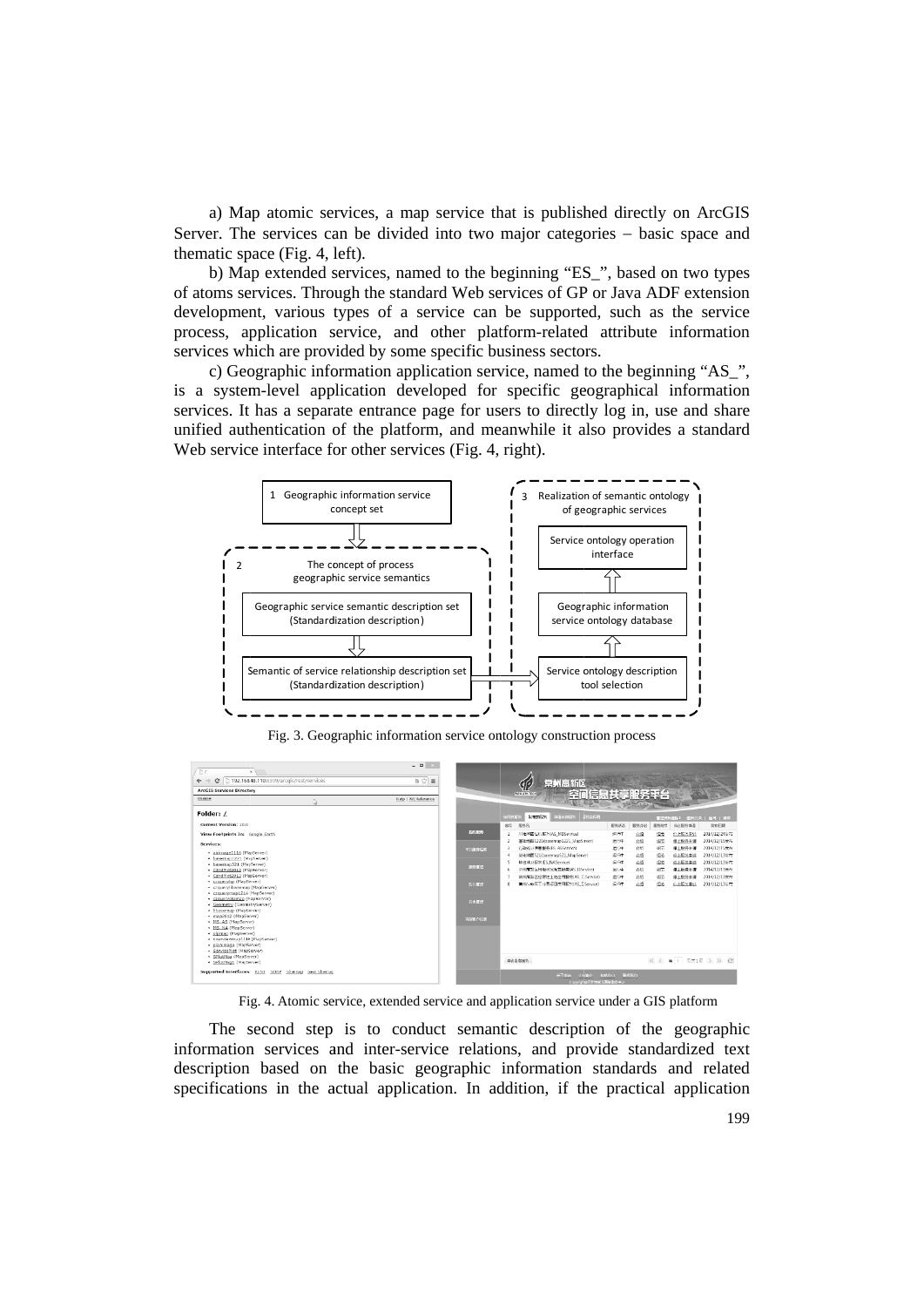requires combination of the services, or high-quality service matching, then the called dependencies between all levels of the service and various services must be considered, thus to statute the inter-service relations semantic description collection, and even to establish GIS semantic logic axioms for the subsequent use of geographic information spatial reasoning.

The final step is the realization of the specific geographic service ontologies, including the selection of the ontology description tools, the construction form of the geographic information ontology databases (to extract the ontology automatically or manually, store the data using a database or a file storage), and the organizational design of the geographic information service ontology interface. This process can be achieved using some open source-based API (such as OWL-S API) to encode and automatically obtain the data, or manually process it by using the graphical tools provided to obtain a specific geographic service ontology structure. For example, Fig. 6 shows a GIS ontology using an ontology editing tool directly constructed, based on OWL-S and a simple file storage structure.



Fig. 5. A file-based geographic information service ontology artifact

#### 4.2. Geographic information service ontology application framework

The application framework of GIS ontology, built on the basis of GIS ontology database, is in line with the objective practice of information engineering technologies. The existing GIS ontology and semantic integration of the services can be considered the core of its construction, while the whole framework must be in line with the SOA ideological framework. That is to say, through a stable network transmission, under the relevant policies and regulations, and the existing standards and information security constraints, to construct and realize multisource, mass-based information resources services and related management, allowing it achieve data interoperability among heterogeneous platforms by providing Web services standardized second development interface.

200 As shown in Fig. 6, based on an existing geographic information sharing service platform, we can use the simple three-layer structure elements to construct and expand the GIS ontology application framework. The bottom layer is the GIS ontology library which is constructed in Section 3.1, the middle layer is the service ontology file user interface which is based on the ontology library, and the top layer is the Enterprise Service Bus (ESB) interface module which is constructed based on calling these interfaces and is consistent with the legacy system architecture. The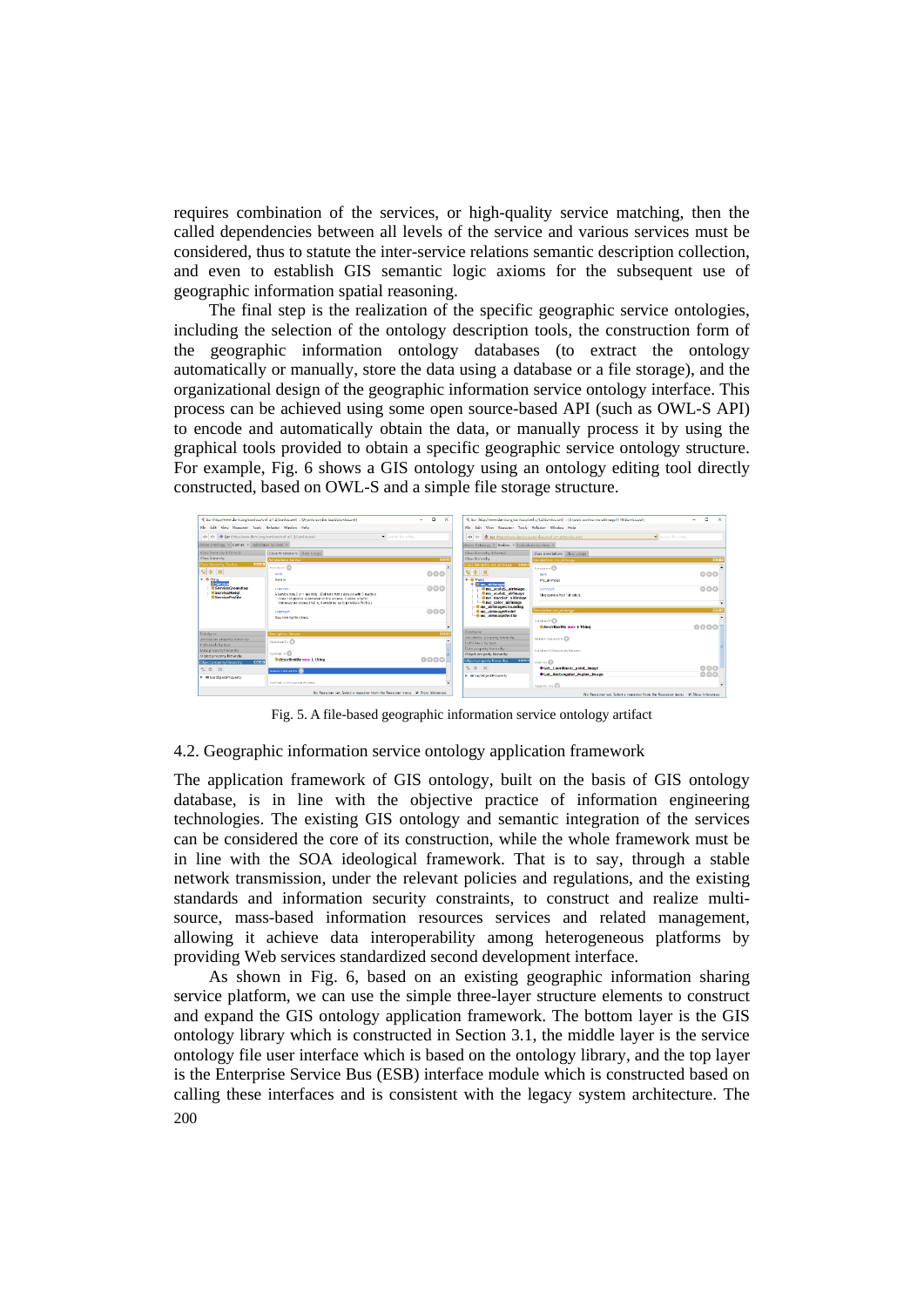technical implementation of this module has to be based on the existing technology architecture. In order to facilitate unified management, this module can also be defined as a new service component registered on the ESB and providing functions to other modules to use. For instance, Fig. 7 illustrates, under a GIS platform, the process carried out through the module, including service selection, service matching, service forming and execution.



Fig. 6. Geographic information service ontology application framework

| Á,<br>常州高新区<br>空间信息共享报务平台<br><b>NEW BIR-TECH</b> |                                                         |                                  |       | + + C in 192.168.48.123:8400/CZ5S/Html/table.html<br>地名地址秘务兴趣点SOL语句查询结果<br>SQL: Nane like "%/8/firts%" |                           |                    |  |  |  |  |
|--------------------------------------------------|---------------------------------------------------------|----------------------------------|-------|--------------------------------------------------------------------------------------------------------|---------------------------|--------------------|--|--|--|--|
|                                                  |                                                         |                                  | 编号    | 告诉                                                                                                     | R.<br>光出标                 | VOL NE             |  |  |  |  |
|                                                  | 服务流程图<br><b>MITTINGS</b><br>中国449493<br><b>SUBJECTS</b> | 管理器 取締条1<br><b>ENGAL BELL MA</b> | 89    | ALC: UNKNOWN                                                                                           | 194869.16646321246        | 3524990.1521076285 |  |  |  |  |
| 最終設施                                             | -ES.NATH                                                | 6台部公列車<br>O                      | 81    | <b>CARD COM</b>                                                                                        | 500823.9961007581         | 3531341.0670575434 |  |  |  |  |
|                                                  | 消色地出现.<br>兴趣点名称画                                        | 基础地图像家服务<br>消費を行わる力              | 6203  | 181,944                                                                                                | 498284.0667920438         | 3524476.821079583  |  |  |  |  |
| 半白腹長松菜                                           | ES_Arthmetic<br>iā<br>副部型基础作                            | 形盘位<br>お国の場合に対                   | 6,234 | 81,914                                                                                                 | 498238291/51927           | 6524518.8102235794 |  |  |  |  |
|                                                  |                                                         | 和医国特氏中位<br>-                     | 6205  | 49.954                                                                                                 | 498230.37581271151        | 3524446.5338407713 |  |  |  |  |
|                                                  |                                                         | 地図単位程序定<br>10                    | 6364  |                                                                                                        | 499033.0093992412         | 3523117.7968994477 |  |  |  |  |
|                                                  | if.                                                     | <b>SHARKIGHT</b><br>地目应用配套       | 7612  | <b>ASSISTENCE</b>                                                                                      | 493813.1938602036         | 3525712.508138797  |  |  |  |  |
|                                                  | 地名地址翻孔<br>光線系空画面                                        | 2#2新区用电机                         | 7613  | 410111-016                                                                                             | 093802-02688506953        | 3525766.5286666225 |  |  |  |  |
|                                                  |                                                         | 况同查目的<br>学校高新区经营性                | 7614  |                                                                                                        | 4938267453720248          | 3525754.2765593426 |  |  |  |  |
|                                                  | El Arithmetic                                           | 土地内用配名                           | 7615  | $-11.4$                                                                                                | 493837.5123457581         | 8525827.2321557053 |  |  |  |  |
|                                                  | 日常病法療作                                                  |                                  | 7920  | $-11.46$                                                                                               | <b>QUZEZE GARAYSZ1212</b> | 35258719432529118  |  |  |  |  |
|                                                  | if.<br>地名地址服务                                           |                                  | 424   |                                                                                                        | 5001805721138256          | 3525004.066820958  |  |  |  |  |
|                                                  | 句页例                                                     |                                  | 659   | -                                                                                                      | 501651,50502510585        | 3536186.009017418  |  |  |  |  |
|                                                  |                                                         |                                  | 706   |                                                                                                        | 486061.86801852307        | 3547706.01899852   |  |  |  |  |
|                                                  |                                                         |                                  | 849   | 1981 1991                                                                                              | 501119.81537930487        | 3537496.785708519  |  |  |  |  |
|                                                  | 新菜原理: ES NApril<br>道建筑程<br>$\cdot$<br>做作                | 流行信用 & 行流程 機関流程                  | 886   |                                                                                                        | 499033.53926896345        | 3523116.6890272186 |  |  |  |  |
|                                                  | <b>WSEC</b><br>c'estatest<br>¥T#ä<br>$-11835600$        |                                  | 917   | THE CALL CRADE                                                                                         | 498771,4159242016         | 3525306.516130499  |  |  |  |  |
|                                                  | Copyrightの常用し新分解に基準上心                                   |                                  | 1130  | <b>Product Control</b>                                                                                 | 48241266818883654         | 6588637.1323119528 |  |  |  |  |

Fig. 7. GIS process and results

# 5. Conclusion

Through the above review of GIS ontology and its application development, we can make the following conclusion. With the current network and related information technology, in order to describe GIS under heterogeneous environment the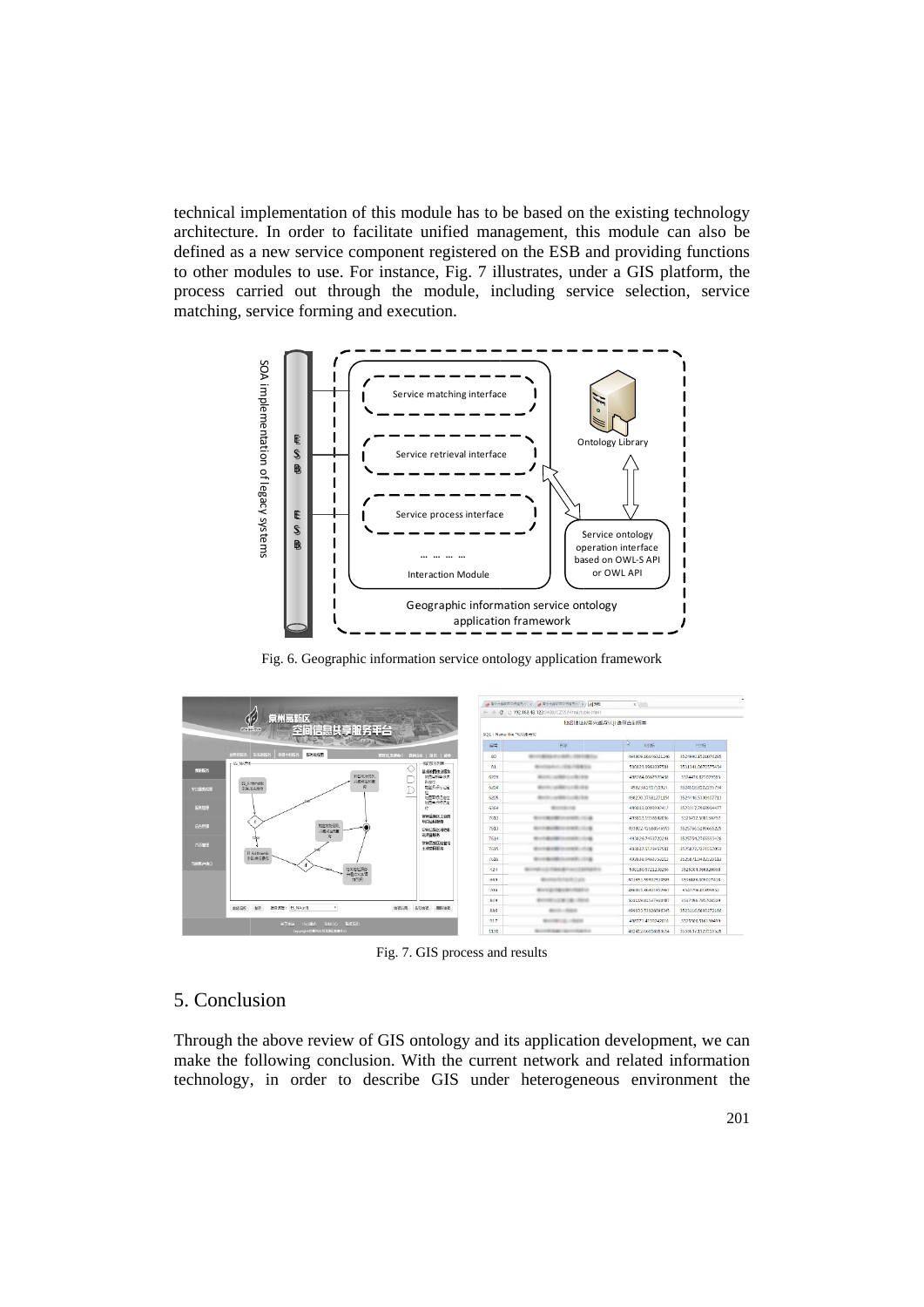traditional pure grammatical structure-based method must evolve to an integration approach which is more bound to the syntax and additional semantics, so that we can obtain a more accurate service operation under the desired Web environment, thus improving the quality of the geographic information services. In this connection, the geographical information service ontology related research will become an important research direction of geographic information ontology. Finally, by a case study, this paper has proposed and implemented a feasible approach to construct GIS ontology and its application framework, and demonstrated the availability and feasibility of GIS ontology in practice.

*Acknowledgements***:** The research work was supported by the National Cultural Information Resources Sharing Project in the National Science and Technology Pillar Program of China (Grant No 2012BAH01F02) and WuHan Talent Program.

## References

- 1. G r u b e r, T. R. A Translation Approach to Portable Ontology Specifications. Knowledge Acquisition, Vol. **5**, 1993, pp. 199-220.
- 2. N u n e s, J. Geographic Space as a Set of Concrete Geographical Entities. D. Mark, A. Frank, Eds. Cognitive and Linguistic Aspects of Geographic Space. Netherlands, Springer 1991, pp. 9-33.
- 3. Egenhofer, M., D. Mark. Naive Geography. A. Frank, W. Kuhn, Eds. Spatial Information Theory A Theoretical Basis for GIS. Berlin, Heidelberg, Springer, 1995, pp. 1-15.
- 4. F r a n k, A. Spatial Ontology: A Geographical Information Point of View. O. Stock, Ed. Spatial and Temporal Reasoning. Netherlands, Springer, 1997, pp. 135-53.
- 5. H a r v e y, F. Designing for Interoperability: Overcoming Semantic Differences. M. Goodchild, M. Egenhofer, R. Fegeas et al., Eds. Interoperating Geographic Information Systems. Springer US. 1999, pp. 85-97.
- 6. Visser, U., H. Stuckenschmidt, G. Schuster et al. Ontologies for Geographic Information Processing. – Computers & Geosciences, Vol. **28**, 2002, No 1, pp. 103-117.
- 7. W e i, C. Using Ontology to Achieve the Semantic Integration and Interoperation of the Geography Information System. Wuhan University, 2004.
- 8. A b d e l m o t y, A. I., P. D. S m a r t, C. B. J o n e s et al. A Critical Evaluation of Ontology Languages for Geographic Information Retrieval on the Internet. – Journal of Visual Languages & Computing, Vol. **16**, 2005, No 4, pp. 331-58.
- 9. Mao jun, H. Study on Formal Representation of Geographic Ontology and Its Application in Map Services. Wuhan University, 2005.
- 10. H e s s, G. N., C. I o c h p e. Geo-Ontology Enrichment through Reverse Engineering. In: Proc. of 16th ACM SIGSPATIAL International Conference on Advances in Geographic Information Systems, ACM GIS 2008, 5-7 November 2008, Irvine, CA, United States, F, 2008. Association for Computing Machinery.
- 11. K h e l i f a, D., M. M i m o u n. Ontology Based Semantic Integration of Heterogeneous Geographical Information Systems. – In: Proc. of 2008 3rd International Conference on Information and Communication Technologies: From Theory to Applications, ICTTA, 7-11 April 2008, Damascus, Syria, F, 2008. Inst. of Elec. and Elec. Eng. Computer Society.
- 12. On c h a g a, R., I. Wid y a, J. M or a l e s et al. An Ontology Framework for Quality of Geographical Information Services. – In: Proc. of 16th ACM SIGSPATIAL International Conference on Advances in Geographic Information Systems, ACM GIS 2008, 5-7 November 2008, Irvine, CA, United states, F, 2008. Association for Computing Machinery.
- 13. W e i, L. Spatial Data Service Discovery and Integration Based on Geo-Ontology. China Mining University, 2010.
- 14. W e n, G. Research on the Method of Geographic Information Service Discovery. The PLA Information Engineering University, 2012.